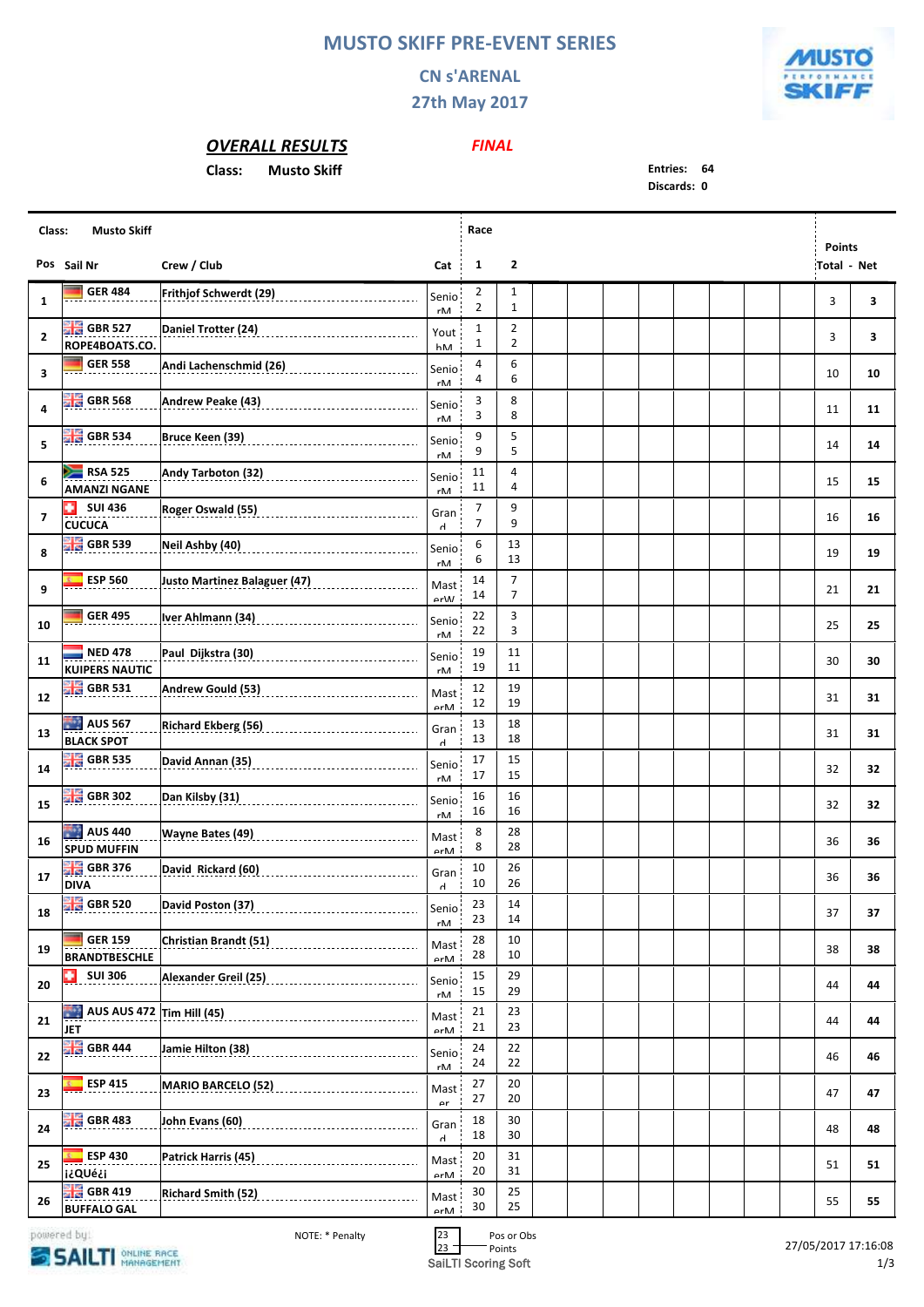| Class:<br><b>Musto Skiff</b><br>Race |                                          |                                                                                                                  |                            |                  |                  |  |  |  |  |                            |     |
|--------------------------------------|------------------------------------------|------------------------------------------------------------------------------------------------------------------|----------------------------|------------------|------------------|--|--|--|--|----------------------------|-----|
|                                      | Pos Sail Nr                              | Crew / Club                                                                                                      | Cat                        | 1                | $\mathbf{2}$     |  |  |  |  | <b>Points</b><br>Total Net |     |
| 27                                   | <b>ESP 480</b>                           | Joan Rossello (47)                                                                                               | Mast<br>$\alpha$ r         | 31<br>31         | 27<br>27         |  |  |  |  | 58                         | 58  |
| 28                                   | <b>HE</b> GBR 394<br><b>JIGALONG</b>     | Nigel Walbank (63)                                                                                               | Gran<br>$\mathsf{r}$       | 35<br>35         | 24<br>24         |  |  |  |  | 59                         | 59  |
| 29                                   | $\frac{10}{10}$ GBR 533                  | Stuart Keegan (26)<br>Stuart Keegan (26)                                                                         | Senio<br>rM                | 25<br>25         | 35<br>35         |  |  |  |  | 60                         | 60  |
| 30                                   | <b>ESP 559</b><br><b>KARINA</b>          |                                                                                                                  | Gran<br>$\mathsf{r}$       | 26<br>26         | 36<br>36         |  |  |  |  | 62                         | 62  |
| 31                                   | GBR 500                                  | TOM CONWAY (51)                                                                                                  | Mast<br>$\alpha r M$       | 29<br>29         | 38<br>38         |  |  |  |  | 67                         | 67  |
| 32                                   | <b>AUT 345</b>                           | Klaus Costadedoi (54)                                                                                            | Gran<br>H                  | 34<br>34         | 34<br>34         |  |  |  |  | 68                         | 68  |
| 33                                   | $\frac{10}{100}$ GBR 542                 | Ron Barnes (58)                                                                                                  | Gran<br>H                  | 37<br>37         | 32<br>32         |  |  |  |  | 69                         | 69  |
| 34                                   | $\frac{12}{20}$ GBR 546                  | Ian Trotter (54)                                                                                                 | Gran<br>$\mathsf{r}$       | 5<br>5           | <b>DNC</b><br>65 |  |  |  |  | 70                         | 70  |
| 35                                   | <b>AUS 417</b><br><b>TAKE IT EAZY</b>    | Ian Martin (49)                                                                                                  | Mast<br>$\rho r \Lambda A$ | 36<br>36         | 37<br>37         |  |  |  |  | 73                         | 73  |
| 36                                   | $\frac{12}{20}$ GBR 544                  |                                                                                                                  | Senio<br>rM                | <b>DNC</b><br>65 | 12<br>12         |  |  |  |  | 77                         | 77  |
| 37                                   | <b>He</b> GBR 333<br><b>LITTLE DEVIL</b> |                                                                                                                  | Gran<br>$\mathsf{r}$       | 39<br>39         | 41<br>41         |  |  |  |  | 80                         | 80  |
| 38                                   | <b>SUI 420</b><br>٠<br><b>NO NAME</b>    | Fritz Erich Selb (67)                                                                                            | Gran<br>$\mathsf{r}$       | 32<br>32         | 49<br>49         |  |  |  |  | 81                         | 81  |
| 39                                   | AUS 452<br><b>MAW CIVIL</b>              |                                                                                                                  | Mast<br>$\rho rM$          | DNC<br>65        | 17<br>17         |  |  |  |  | 82                         | 82  |
| 40                                   | $\frac{12}{100}$ CRO 136                 | Krsto Matulić (33)                                                                                               | Senio<br>rM.               | 44<br>44         | 40<br>40         |  |  |  |  | 84                         | 84  |
| 41                                   | $NOR$ 575<br><b>SYNTAX ERROR</b>         | Erik Boerresen (44) [1999] [1999] [1999] [1999] [1999] [1999] [1999] [1999] [1999] [1999] [1999] [1999] [1999] [ | Senio<br>rM                | 42<br>42         | 42<br>42         |  |  |  |  | 84                         | 84  |
| 42                                   | <b>BEL 411</b>                           | Nicolas Gueuning (52) Manuel Contract Control Control Control Control Control Control Control Control Control Co | Mast<br>$\rho r \Lambda A$ | 46<br>46         | 39<br>39         |  |  |  |  | 85                         | 85  |
| 43                                   | <b>GER 368</b><br><b>ACO DRAIN</b>       | Julian Ramm (34)<br>_______________________________                                                              | Senio<br>rM                | <b>DNC</b><br>65 | 21<br>21         |  |  |  |  | 86                         | 86  |
| 44                                   | ESP 151<br><b>R</b>                      | Thomas Brundert (54)                                                                                             | Mast<br>$\rho r$ M         | 41<br>41         | 45<br>45         |  |  |  |  | 86                         | 86  |
| 45                                   | <b>GBR 373</b>                           | Tom Gilbert (50)                                                                                                 | Mast<br>$\rho r$ M         | 40<br>40         | 47<br>47         |  |  |  |  | 87                         | 87  |
| 46                                   | <b>EN GBR 550</b><br><b>BFF</b>          |                                                                                                                  | Gran<br>Ч                  | 43<br>43         | 46<br>46         |  |  |  |  | 89                         | 89  |
| 47                                   | <b>HE GBR 432</b>                        |                                                                                                                  | Senio<br>r\M               | 48<br>48         | 44<br>44         |  |  |  |  | 92                         | 92  |
| 48                                   | <b>ESP 140</b>                           | Fernando Prosperi (48)<br>____________________________                                                           | Mast<br>$\rho r \Lambda A$ | 45<br>45         | 50<br>50         |  |  |  |  | 95                         | 95  |
| 49                                   | $\frac{100}{100}$ GBR 287                | Martin Keegan (59)                                                                                               | Gran<br>$\mathsf{r}$       | 47<br>47         | 48<br>48         |  |  |  |  | 95                         | 95  |
| 50                                   | <b>GER 228</b>                           | Bo Frohne (22)                                                                                                   | Yout<br>hM                 | <b>DNC</b><br>65 | 33<br>33         |  |  |  |  | 98                         | 98  |
| 51                                   | <b>ESP 475</b><br>THIS MORNING'S         | <b>Vincent Harris (43)</b><br>___________________________________                                                | Senio<br>rM                | 33<br>33         | <b>DNC</b><br>65 |  |  |  |  | 98                         | 98  |
| 52                                   | <b>RSA 487</b>                           |                                                                                                                  | Senio<br>$r\mathsf{M}$     | 38<br>38         | <b>DNC</b><br>65 |  |  |  |  | 103                        | 103 |
| 53                                   | <b>ESP 561</b><br><b>BMCOMPOSITES.</b>   | Mark Branagh (43)                                                                                                | Senio<br>rM                | <b>DNC</b><br>65 | 43<br>43         |  |  |  |  | 108                        | 108 |
| 54                                   | <b>USA 181</b><br>≝                      | Troy Christensen (48)                                                                                            | Mast<br>$\rho r$ M         | 49<br>49         | <b>DNC</b><br>65 |  |  |  |  | 114                        | 114 |
| 55                                   | <b>ESP 247</b>                           | <b>Manuel Moreno Louis (33)</b>                                                                                  | Men                        | DNC<br>65        | <b>DNC</b><br>65 |  |  |  |  | 130                        | 130 |
| 55                                   | <b>ESP 383</b>                           | Sergio González Arroyo (40)                                                                                      | Senio<br>rM                | DNC<br>65        | <b>DNC</b><br>65 |  |  |  |  | 130                        | 130 |
| 55                                   | <b>ESP 66</b><br>ROUTE 66                | Oliver Brandt (53)                                                                                               | Mast<br>$\rho rM$          | <b>DNC</b><br>65 | <b>DNC</b><br>65 |  |  |  |  | 130                        | 130 |